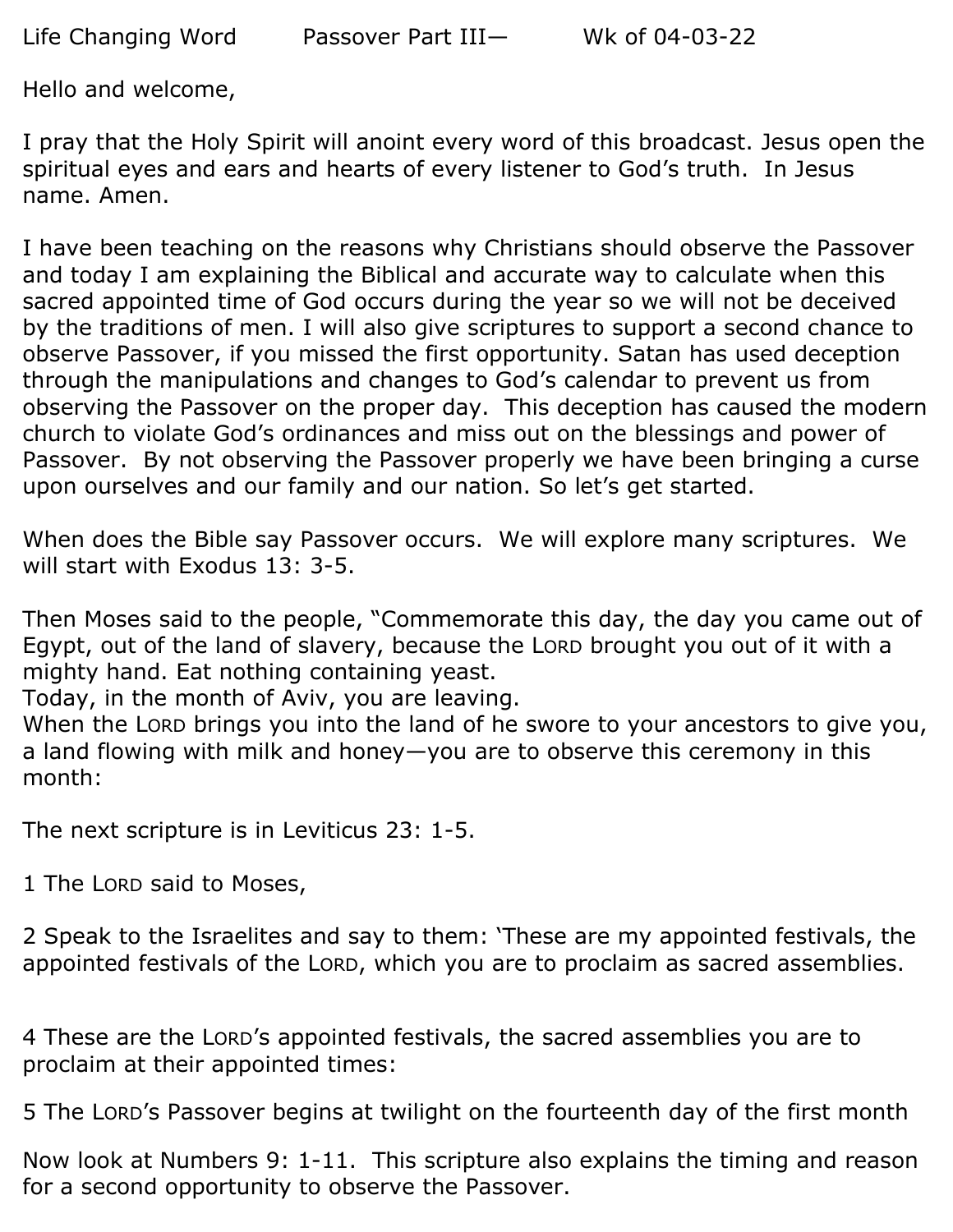1 The LORD spoke to Moses in the Desert of Sinai in the first month of the second year after they came out of Egypt. He said,

2 Have the Israelites celebrate the Passover at the appointed time.

3 Celebrate it at the appointed time, at twilight on the fourteenth day of this month, in accordance with all its rules and regulations.

4 So Moses told the Israelites to celebrate the Passover,

5 and they did so in the Desert of Sinai at twilight on the fourteenth day of the first month. The Israelites did everything just as the LORD commanded Moses.

6 But some of them could not celebrate the Passover on that day because they were ceremonially unclean on account of a dead body. So they came to Moses and Aaron that same day

7 and said to Moses, "We have become unclean because of a dead body, but why should we be kept from presenting the LORD's offering with the other Israelites at the appointed time?

8 Moses answered them, "Wait until I find out what the LORD commands concerning you.

9 Then the LORD said to Moses,

10 Tell the Israelites: 'When any of you or your descendants are unclean because of a dead body or are away on a journey, they are still to celebrate the LORD's Passover

11 but they are to do it on the fourteenth day of the second month at twilight.

The proper timing of the Passover is repeated in Numbers 28:16

16 On the fourteenth day of the first month the LORD's Passover is to be held

And Deuteronomy 16:1

1 Observe the month of Aviv and celebrate the Passover of the LORD your God, because in the month of Aviv he brought you out of Egypt by night.

Now you know what month and day of the month that scripture designates as the proper day to observe Passover. It is the first month of the Israelites which is called Aviv, A-V-I-V. Aviv is a Hebrew word that means "barley ripening", and the beginning of the spring season. The barley was said to be in the stage of ripening during the plague of hail prior to the first Passover. The first month of the year is called the month of Aviv in the first five books written by Moses in the Hebrew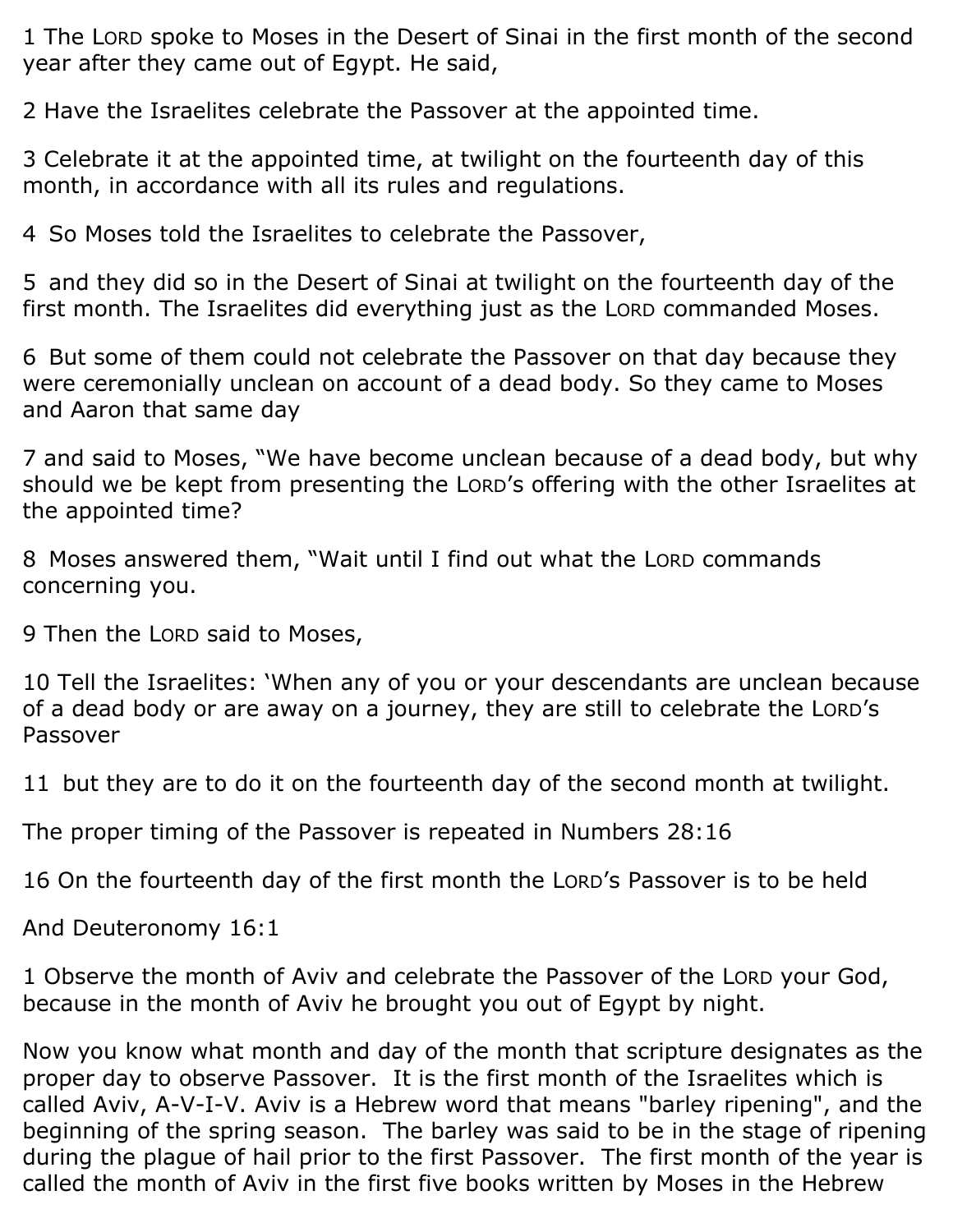Bible and in our Old Testament. The first month is also the beginning of the religious year and the beginning of months. It is also known as the Biblical lunar new year. Ancient Israelites had a calendar based on the cycle of the moon and not a solar calendar based on the sun. The Hebrew word for month means the new moon. So basically God was saying the first month begins on the first new moon in the spring month when barley will ripen. Many grains are planted in this region, but God specifies barley.

After the Babylonian exile the month is called Nisan. These names are used interchangeably, although Aviv often refers to the spring season, and Nisan is called the "first month of Aviv or spring. So in modern times Passover occurs on the fourteenth day of Nisan. The best way to calculate the accurate day for Passover is to know the month during the spring when the barley is most likely to be fully ripened by the middle of that month. The first visible new moon is the beginning of that month. Then you count fourteen days into that month and Passover starts at sunset of the fourteenth day. Since Israel was an agricultural society, God based the Biblical yearly calendar of feasts and appointed times on something all the people would easily understand. Also God counts a day from sunset to sunrise. According to Genius 1:5 the evening and the morning were the first day.

So where did so much confusion and deception regarding the accurate day to observe Passover originate. Of course, the author of ALL confusion and deception is satan. Satan knows the importance of keeping these Holy times and has sabotaged our ability to accurately account for the dates. Satan wants God's children to miss the provision, promises, blessings, and appointed times of worship. Satan has intentionally used different calendars, cultures, traditions, and calculations of these important feast days and sacred appointed times to cause us to be unable to obey God and prevents proper worship.

For example, there is the Jewish calendar, the Gregorian calendar, the Julian calendar, and numerous others. However, the original calendar of God is based on scriptures and observations in nature. Even the modern Jewish calendar is a combination of observing natural events and scientific calculations.

Of all calendars, the Biblical calendar is one of the easiest to understand and follow today in observing God's appointed feast days. It is logical and any rational person can easily comprehend its formation. It requires no complicated calculations or arbitrary rules. It is a calendar, which depends on both the moon, the sun, and the agricultural cycle. The rules come directly from the Bible and are simple to understand. God designed the Biblical calendar to be simple because He gave instruction to observe all His feast days at precise times, not holidays of our own making nor random traditions of men. It is also important to understand God's calendar so that we continue to observe the other feasts and appointed times correctly. From Passover, we can calculate the commanded time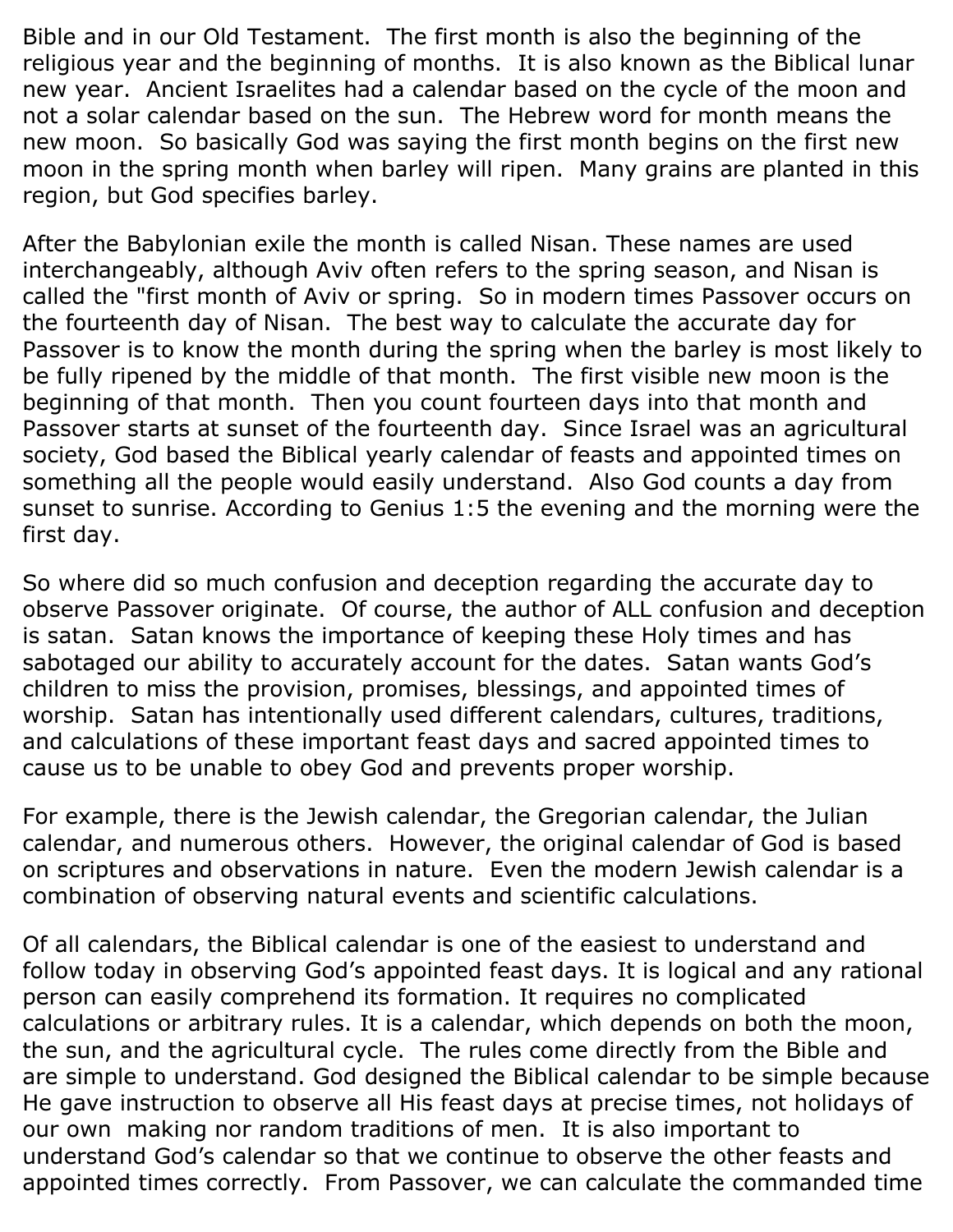for Pentecost, Feast of Tabernacles, and other important times of worship. God displayed His calendar in the sky.

Now let's look at a summary of how the ancient Israelites would have formed their Biblical calendar and calculated the timing of God's commanded Holy days and feast. A day would be considered to start and end at sunset. A week would start with day one and end on day seven. A new month starts with the first visible new moon. The first of the year starts in the month in which the barley will ripen by mid-month. God's way is simple. It takes man under the influence of satan to complicate things and bring confusion and error.

So how did Christianity start observing a holiday called Easter to celebrate the resurrection of Jesus Christ. The earliest record of Easter being observed was in the second century. The word Easter is derived from the name of a pagan goddess of spring and fertility called Eostre. Why would Christians adopt a pagan name for one of our most sacred Christian events, the resurrection of Jesus. The next major controversy was fixing the date on which the resurrection would be observed. The Eastern and Western Christian leaders had two different views. In the East, the crucifixion was observed on the same day the Jews celebrated Passover and two days later the resurrection was observed regardless of which day of the week it occurred. However, in the West the resurrection of Jesus was celebrated on the first day of the week, a Sunday. So the first Sunday after the Passover became the day to celebrate Easter in the West. However, the Council of Nicaea, a group of Christian leaders, in 325 AD attempted to provide guidance of which we use today to determine the date Easter. They came up with these rules: a) Easter must be celebrated throughout the world on Sunday b) this Sunday must follow the fourteenth day of the paschal moon, What is the paschal full moon? The Paschal full moon is the first full moon after the spring equinox c) and that moon has to be accounted the paschal moon whose fourteenth day followed the spring equinox, d) and finally that some provision should be made to have a credible authority determine based on these above rules the date of Easter each year for the world. Church leaders, or men, continue to attempt to fix a date for Easter observance that all Christian churches can agree upon. But no formal agreement has been arrived at. Other observances such as Ash Wednesday, Lent, Good Friday, the Great Vigil, sunrise services, and other practices are not Biblical, but are also just traditions manufactured by man, not God. In addition, many customs associated with Easter have no Biblical connection to the resurrection, but are derived from folk customs and even pagan rituals. How did Christian leaders allow such a sacred event like the crucifixion and resurrection of Jesus become so corrupted.

It is obvious that satan has worked for centuries to deceive the whole Christian church regarding God's appointed and sacred times and how and when they should be observed according to God's rules. Man should not just arbitrarily pick the days and times of God's appointed times of honor and worship. God is very